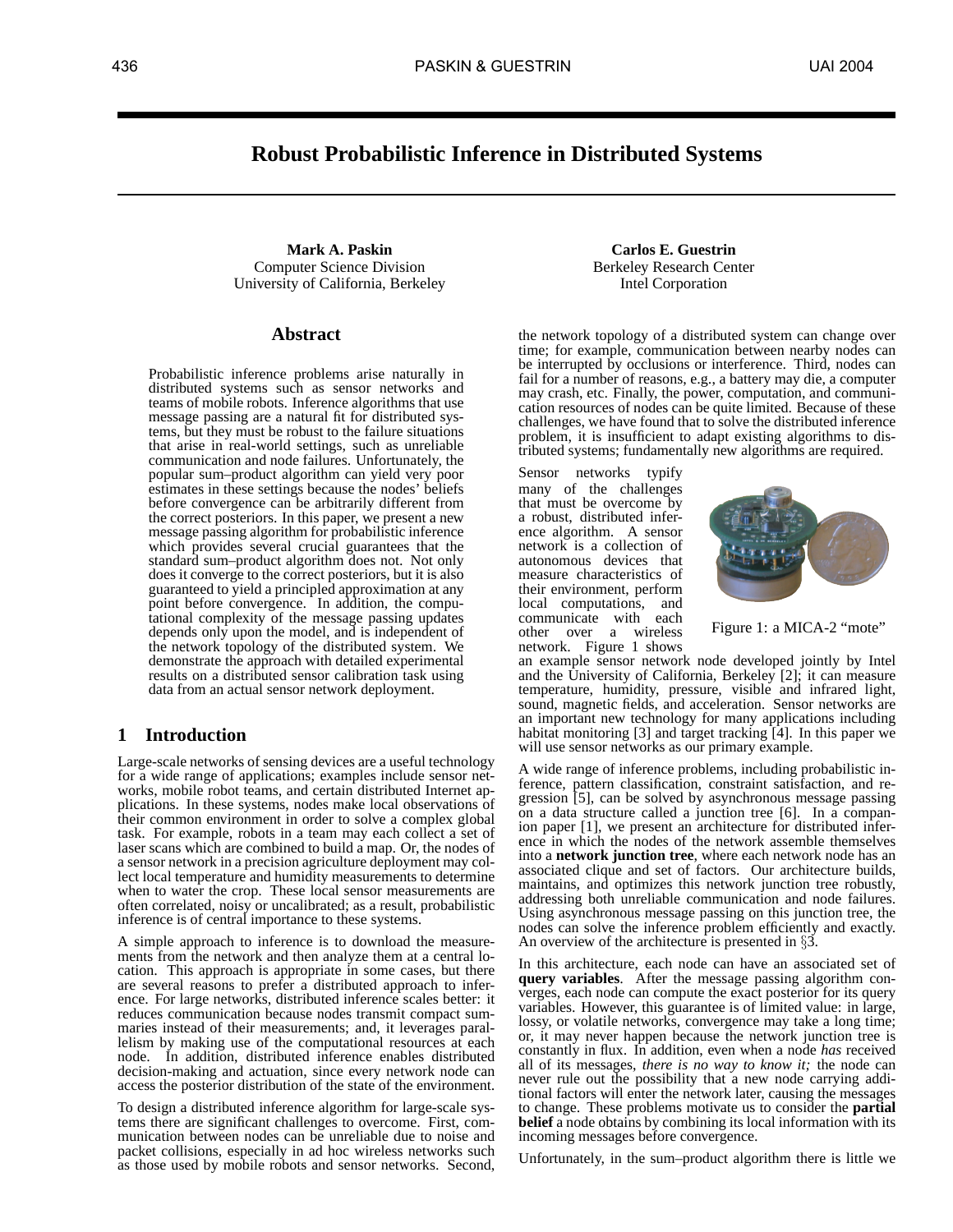can say about the relation a node's partial belief will have to the correct posterior. For example, a missing message may carry a crucial prior factor which, when omitted, gives the partial belief a skewed view of the probability of different events. Consider a sensor network that is monitoring a nuclear reactor: if a prior factor over the boolean variable meltdown-imminent (indicating a situation that is very unlikely, *a priori*) is not integrated into a node's belief, the net effect is as if it were replaced with a uniform prior factor indicating the *a priori* chance a meltdown is imminent is 50%! As we demonstrate experimentally, this behavior makes sum–product message passing inappropriate for distributed inference in sensor networks.

Ideally, we would like an efficient, distributed message passing algorithm with three properties:

**Property 1 (Local Correctness).** *Before any communication has occurred, each node can compute the correct* **local posterior** *of its query variables given its measurements.*

**Property 2 (Global Correctness).** *After convergence, every node can compute the correct* **global posterior** *of its query variables given the measurements of all the nodes.*

**Property 3 (Partial Correctness).** *Before convergence, a node can compute the correct* **partial posterior** *of its query variables given the measurements that have been incorporated in the messages it has received.*

If every node has access to the complete probability model, then it is possible to design a simple message passing algorithm with all three properties (see §4.1). However, this approach does not scale because every node must reason with the entire model.

In this paper, we present an efficient message passing algorithm called **robust message passing**, which satisfies Properties 1 and 2, and satisfies a relaxed form of Property 3 where a node's partial posterior can make conditional independence assumptions. Thus, the algorithm is guaranteed to yield a principled approximation at any point in the inference process. In addition, robust message passing is extremely efficient: the computational complexity of the message passing updates depends only on the model, and not on the network topology. We conclude with detailed experimental results that demonstrate the algorithm on a distributed sensor calibration task using data from an actual sensor network deployment.

# **2 The distributed inference problem**

We assume a network model where each node can perform local computations and communicate with other nodes over a broadcast channel. The nodes of the network may change over time: existing nodes can fail, and new nodes may be introduced. We assume a message–level error model: messages are either received without error, or they are not received at all. Only the recipient is aware of a successful transmission; neither the sender nor the recipient is aware of a failed transmission. For each pair of nodes i and j, there is some probability that a message transmission by node i will be received by node j; the link quality (i.e., the probability of a successful transmission) from  $i$  to  $j$  is unknown and may change over time, and link qualities of several node pairs may be correlated.

The random variables of our inference problem are divided into two types: observed and latent. We call the observed variables  $M = \{M_1, \ldots, M_K\}$  measurement variables; each measurement variable  $M_k$  corresponds to one of the sensors on one of the nodes. We call the latent variables  $X = \{X_1, \ldots, X_L\}$ **environment variables**; these random variables characterize the state of the sensor network's environment. The joint probability model has two main parts. The first is a factorized prior  $Pr {X}$  over the environment variables (such as a Bayesian network or Markov network [6]). The second part is a set of measurement models; for each measurement variable  $M_k$ , we have a measurement model which specifies its conditional distribution  $Pr\{M_k | \mathbf{B}_k\}$  given a subset of the environment variables



Figure 2: The Intel Berkeley Lab deployment. The Markov graph for the nodes' temperature variables is overlaid.

 $B_k \subseteq X$ . Thus, the full joint takes the form

$$
\Pr\left\{ \mathbf{X}, \mathbf{M} \right\} = \underbrace{\left[ \frac{1}{Z} \prod_{\mathbf{C} \in \mathcal{C}} \psi_{\mathbf{C}}(\mathbf{C}) \right]}_{\text{factorized prior } \Pr\left\{ \mathbf{X} \right\}} \prod_{k=1}^{K} \underbrace{\Pr\left\{ M_k \mid \mathbf{B}_k \right\}}_{\text{measurement model}},
$$

where each  $C \in \mathcal{C}$  is a subset of environment variables.

We assume that each measurement model is stored by the node that obtains its corresponding measurement, and that the factors of the prior  $Pr\{X\}$  are partitioned across the nodes of the network. Thus, each node  $i$  receives a set of factors; collectively, these factors represent the probability model in a distributed fashion. We use  $V_i \subseteq X$  to denote the **variables local to** i, i.e., the union of all environment variables associated with the factors distributed to node i.

In addition to its factors, each node  $i$  of the network has an associated subset of environment variables called its **query variables**  $Q_i \subseteq X$ ; these variables characterize the part of the environment's state that node i must monitor. The **distributed inference problem** is defined as follows: after every node has obtained observations for its associated measurement variables, the nodes must collaborate so that each node  $i$  obtains  $Pr\{\mathbf{Q}_i | \overline{m}_1, \dots, \overline{m}_R\}$ , the posterior distribution of its query variables given the measurements made by the entire network.

We now present a motivating example that will be used in the remainder of this paper.

**Example 1 (distributed sensor calibration).** *After a sensor network is deployed, the sensors can be adversely affected by the environment—for example, particulate matter can accumulate on the sensors—leading to biased measurements. The distributed sensor calibration task involves automatic detection and removal of these biases [7]. This is possible when the quantities measured by nearby nodes are correlated, but the nodes' biases are independent.*

*Figure 2 shows a sensor network of 54 nodes that we deployed in the Intel Berkeley Lab. We fit a Gaussian probability model for this data set where each node* i *has three associated vari*ables: its observed temperature measurement  $M_i$ , the true (un*observed)* temperature at its location  $T_i$ , and the (unobserved) bias of its temperature sensor  $B_i$ . We assumed the temperature *variables are related by the Markov graph*<sup>1</sup> *of Figure 2 and that the biases are marginally independent, resulting in a graphical model like that of Figure 3(a).*

*Given the temperature measurements, we can compute the posterior distributions of the bias variables to automatically calibrate the sensors. Under our model, we calculate that in expec-*

<sup>&</sup>lt;sup>1</sup>It is important to note Figure 2 displays two things: the location of the sensor network nodes, and the graphical model for their associated temperature variables. It does *not* show the communication topology of the sensor network, which need not be related to the structure of the probability model.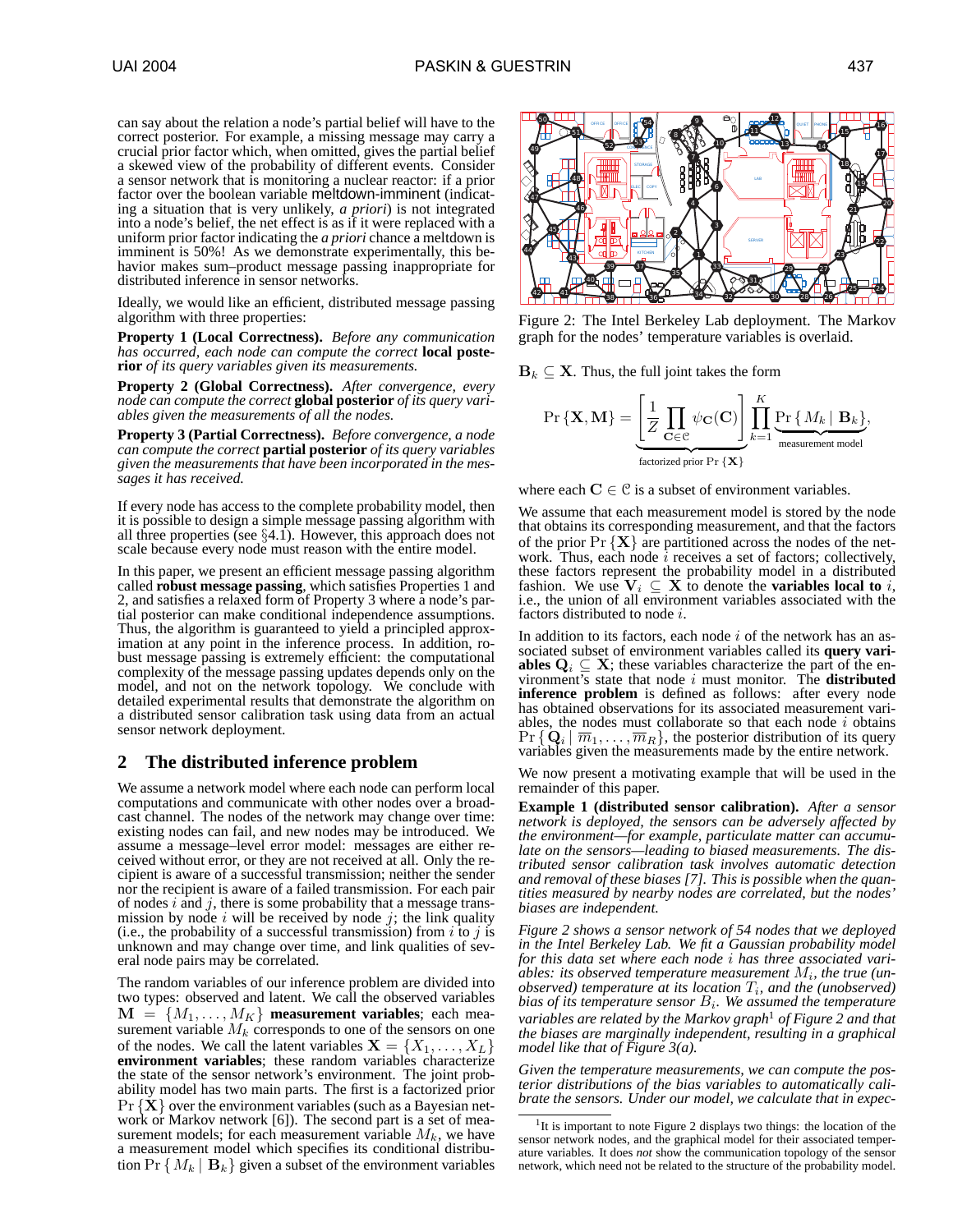*tation, the posterior temperature estimates will eliminate 44% of the bias; this estimate increases as the sensor network becomes denser, leading to more strongly correlated variables.*

In this calibration example, the true temperature variables  $T_i$ *and the bias variables*  $B_i$  *are the environment variables. (There need not be a direct correspondence between the environment variables and the sensor network nodes as in this example.) Given the graphical model, the joint probability model is*



*where* N *and* E *are the nodes and edges of the Markov network in Figure 2. In our calibration example, each bias prior*  $\Pr{B_i}$ *is distributed to node* i *and each binary factor of the temperature prior*  $\psi_{ij}(T_i,T_j)$  *is distributed to node i or node j; see Figure 3(a). (In the next section we will see that it is advantageous to distribute the factors so as to minimize the number of variables local to each node.)*

In this task, the query variables for node  $i$  are  $\mathbf{Q}_i = \{T_i, B_i\}$ . *To solve the distributed calibration task, the nodes must collaborate so that each node i obtains*  $Pr\{T_i, B_i | \overline{m}_1, \ldots, \overline{m}_N\},$ *a posterior estimate of its true temperature and bias.*

# **3 Robust distributed inference architecture**

In this section, we give an brief overview of the architecture for robust, distributed inference presented in [1]. In this architecture, the nodes of the sensor network organize themselves into a junction tree and solve the inference problem by asynchronous message passing. This is accomplished by four interacting distributed algorithms which run on each node of the network.

The first of these algorithms is **spanning tree formation**; each node in the network chooses a set of neighbor nodes so that the nodes form a spanning tree where adjacent nodes have highquality communication links. Even when the network is fixed this is a challenging problem. The nodes of a sensor network observe only local information about the network, but spanning trees have non-local properties: they are connected; they are acyclic; and they are undirected, in that neighbors both agree that they are adjacent. In wireless sensor networks, the problem is even more difficult: link qualities are asymmetric and change over time; and, nodes must discover new neighbors and estimate their associated link qualities, as well as detect when neighbors disappear. Fortunately, spanning trees are well studied in distributed systems (e.g., for multi-hop routing in ad hoc networks), so there is a rich literature. Our spanning tree algorithm builds upon existing algorithms; it can adapt to changing network conditions, and when a stable spanning tree exists, our algorithm is guaranteed to find it.

Once a spanning tree has been constructed, the nodes have formed a distributed data structure similar to a junction tree [6]: a tree where each node i has a set of variables  $V_i$ . To make this a valid junction tree, the nodes must enforce the running intersection property: if two nodes have the same variable  $X$ , then all nodes on the unique path between them must also carry the variable  $X$ . For example, in Figure 3(c) the running intersection property does not hold because nodes 1 and 4 carry  $T_2$ , but node 3, which is between them in the spanning tree, does not.

Using the second algorithm of our architecture, **junction tree formation**, the nodes collaborate to learn what extra variables they must carry to enforce the running intersection property. This algorithm uses message passing along the spanning tree, much like belief propagation. For each edge  $i \rightarrow j$  we define the **variables reachable to** j **from** i recursively by

$$
\mathbf{R}_{ij} \stackrel{\triangle}{=} \mathbf{V}_i \cup \bigcup_{k \in n(i) \,:\, k \neq j} \mathbf{R}_{ki},
$$

where  $n(i)$  are is neighbors in the spanning tree. Node i computes  $\mathbf{R}_{ij}$  by collecting the variables that can be reached through each neighbor but  $j$  and adding its own local variables  $V_i$ ; then it sends  $\mathbf{R}_{ij}$  as a message to j. Figure 3(d) shows three such messages for our example.

If a node receives two reachable variables messages that include some variable  $X$ , then it knows that it must also carry  $X$ . Formally, the **clique at node**  $i$  is computed using

$$
\mathbf{C}_i \stackrel{\triangle}{=} \mathbf{V}_i \cup \bigcup_{j,k \in n(i) \,:\, j \neq k} \mathbf{R}_{ji} \cap \mathbf{R}_{ki}.
$$

For example, in Figure 3(d) node 3 receives two reachable variables messages that contain  $T_2$ , and so it must add  $T_2$  to its clique. Using these messages, node  $i$  can also compute its sep-

arator with a neighbor  $j$  via  $\mathbf{S}_{ij} \stackrel{\triangle}{=} \mathbf{C}_i \cap \mathbf{R}_{ji}.$  This algorithm is guaranteed to converge to the unique set of minimal cliques that guarantee the running intersection property.

Every spanning tree induces a unique minimal junction tree for the probability model. However, some junction trees are better than others: we would like to minimize the sizes of the cliques and separators so that computation and communication are minimized. For example, if in Figure 3(d) node 4 had chosen to connect to node 1 instead of node 3, then node 3's cliques and separators would not need to include the variable  $T_2$ . This motivates the third algorithm of our architecture, **tree optimization**, which attempts to choose a spanning tree that induces a junction tree with small cliques and separators.

While finding the optimal spanning tree is NP-hard (by reduction from centralized junction tree optimization), we can define an efficient distributed algorithm for greedy local search through the space of spanning trees. The local move we use to move through tree space is (legal) edge swaps; in Figure 3(d) node 4 can swap its edge to 3 for an edge to 1 or 2, but node 1 cannot swap its edge to 2 for an edge to 4, because that would create a cycle. The goal is to find a spanning tree whose corresponding junction tree minimizes a cost function; this cost function can depend upon the sizes of the cliques and separators, the link qualities, and the processor power available at each node.

Nodes learn about a legal edge swap, and the change to the global cost that would occur if it was implemented, using a distributed dynamic programming algorithm. The key idea is that by starting an **evaluation broadcast** along one of its spanning tree edges, a node can learn about legal alternatives to that edge, and their relative costs. For example, in Figure 3(d), imagine that node 4 initiates an evaluation broadcast to its neighbor in the spanning tree, node 3. This request marked with the originator's identifier, as well as the identifier of its current neighbor, node 3. Node 3 then propagates the request to 1, which sees that the originator, 4, is a potential neighbor. It then sends a message to 4 outside the spanning tree, and 4 thereby learns of a legal swap: it can trade its edge to 3 for an edge to 1. By augmenting this evaluation broadcast with some compact reachable variables information, it is possible to simultaneously compute the change in global cost that would occur if the swap were executed. If the swap reduces the cost, this information is provided to the spanning tree algorithm, which effects the change.

Once a junction tree with small cliques and separators has been formed, the inference problem is solved by the fourth and final algorithm of the architecture: **belief propagation**. The nodes use the familiar sum–product message passing algorithm [6] to compute the posterior marginals of their cliques. To compute a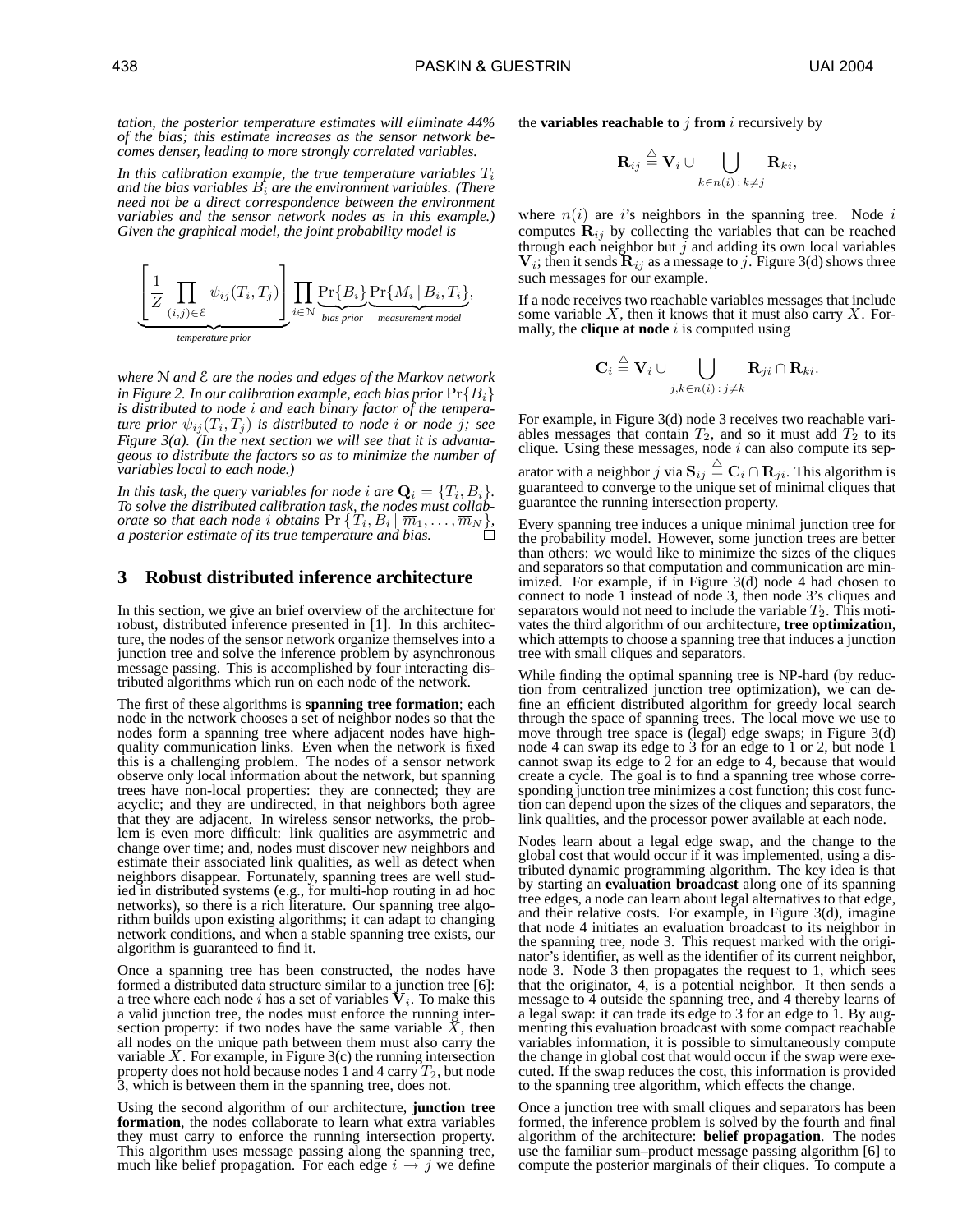



message to  $j$ , node  $i$  computes the product of its local factors  $\psi_i(\mathbf{L}_i)$  with the incoming messages from neighbors other than  $j$ , and marginalizes out unneeded variables:

$$
\mu_{i \to j}(\mathbf{S}_{ij}) \stackrel{\triangle}{=} \sum_{\mathbf{C}_i = \mathbf{S}_{ij}} \psi_i(\mathbf{L}_i) \prod_{k \in n(i) \setminus j} \mu_{k \to i}(\mathbf{S}_{ki})
$$

Note that node *i* learns the separator  $S_{ij}$  from the junction tree formation algorithm. Once a node  $i$  has received all of its messages, it can compute its **belief** as

$$
\beta_i(\mathbf{C}_i) \stackrel{\triangle}{=} \psi_i(\mathbf{L}_i) \prod_{k \in n(i)} \mu_{k \to i}(\mathbf{S}_{ki});
$$

this belief is proportional to the posterior  $Pr\{C_i | M\}$ . Our architecture uses asynchronous message passing, so that each node's belief eventually converges to the correct posterior.

In the presentation above, we made two simplifying assumptions. First, we assumed reliable communication along the edges of the spanning tree. While this is not true at the physical network layer, it can be implemented at the transport layer using message acknowledgements; by hypothesis, the spanning tree consists of high-quality wireless links. Second, we assumed that each algorithm had run to completion before the next one began; e.g., we assumed that junction tree formation begins after spanning tree formation is complete. Our algorithms cannot be implemented in this way, however, because in a sensor network, there is no way to determine when a distributed algorithm has completed: a node can never rule out the possibility that a new node will later join the network, for example.

Our algorithms therefore run concurrently on each node, responding to changes in each others' states. For example, when the spanning tree algorithm on a node adds or removes a link, the junction tree formation algorithm is informed and reacts by updating its reachable variables messages; when the junction tree formation algorithm learns that a separator has changed, it informs the belief propagation algorithm so that the messages can be updated. This tight interaction between the algorithms permits the network to react quickly when interference or node failures cause a change in the spanning tree. If the spanning tree stabilizes, then the reachable variables messages will converge, yielding a valid junction tree; eventually the belief propagation messages will also converge to the correct values, and that after this point nodes will stop passing messages.

# **4 Robust probabilistic inference**

In the architecture described above, every node can compute the exact posterior for its query variables after the messages have converged. However, this guarantee is of limited value: it may take a long time for the messages to converge, or they may never converge because the network junction tree is constantly adapting to changing network conditions. Furthermore, even when a node *has* received correct versions all of its messages, *there*

*is no way to know it;* the node can never rule out the possibility that a new node carrying additional factors will enter the network later, causing the messages (and possibly the network junction tree) to change. These problems motivate us to consider the **partial belief** a node obtains by combining its local factors with its current messages before convergence.

As we discussed in the introduction, the sum–product algorithm offers no guarantees about the relation a node's partial belief will have to the correct posterior, because before convergence a node may have failed to integrate important prior factors. This problem is especially severe in Gaussian models such as the one used in our distributed calibration example. For example, before all of a node's messages arrive, its partial belief may not be a valid density because its covariance is not positive–definite. Even if it is a valid density, missing messages can have exactly the same effect as observing a set of variables to have the value zero; in effect, the partial beliefs "hallucinate" evidence. As we demonstrate experimentally in §5, this makes partial beliefs for Gaussians densities completely unreliable.

Furthermore, the sum–product algorithm is not robust to node loss: when a node dies, it takes with it some of the factors of the probability model. The net effect is similar to what happens when there are missing messages: nodes fail to integrate factors, resulting in skewed partial beliefs. Moreover, we cannot avoid these failures by simply distributing each factor to multiple nodes, because we may multiply factors in more than once. Finally, the complexity of the sum–product algorithm scales with the sizes of the cliques of the network junction tree; thus, the computational cost depends upon the network topology and cannot be determined in advance.

In this section, we present a new message passing algorithm for probabilistic inference, called **robust message passing**, which corrects all of these problems. Not only does it converge to the correct posterior when all messages are passed, but it is also guaranteed to yield a principled approximation at any point in the inference process. In particular, it has Properties 1 and 2 (local and global correctness), and it satisfies an approximate form of Property 3 (correct partial beliefs), where the partial beliefs may make incorrect conditional independence assumptions.

In addition, the computational complexity of the message passing updates scales with the size of the model, and is independent of the network junction tree used for inference. This makes the algorithm especially attractive for use in our inference architecture; even if the network topology forces the network junction tree to have large cliques, the computational complexity of inference remains fixed. And, in contrast to the sum–product algorithm, robust message passing is correct even if each factor is distributed to several nodes, giving us a simple technique for coping with node failures.

## **4.1 A simple but impractical algorithm**

We begin by first presenting a simple but impractical algorithm that has these properties, and then making it efficient. Recall that the joint probability model takes the form of a prior over the (unobserved) environment variables and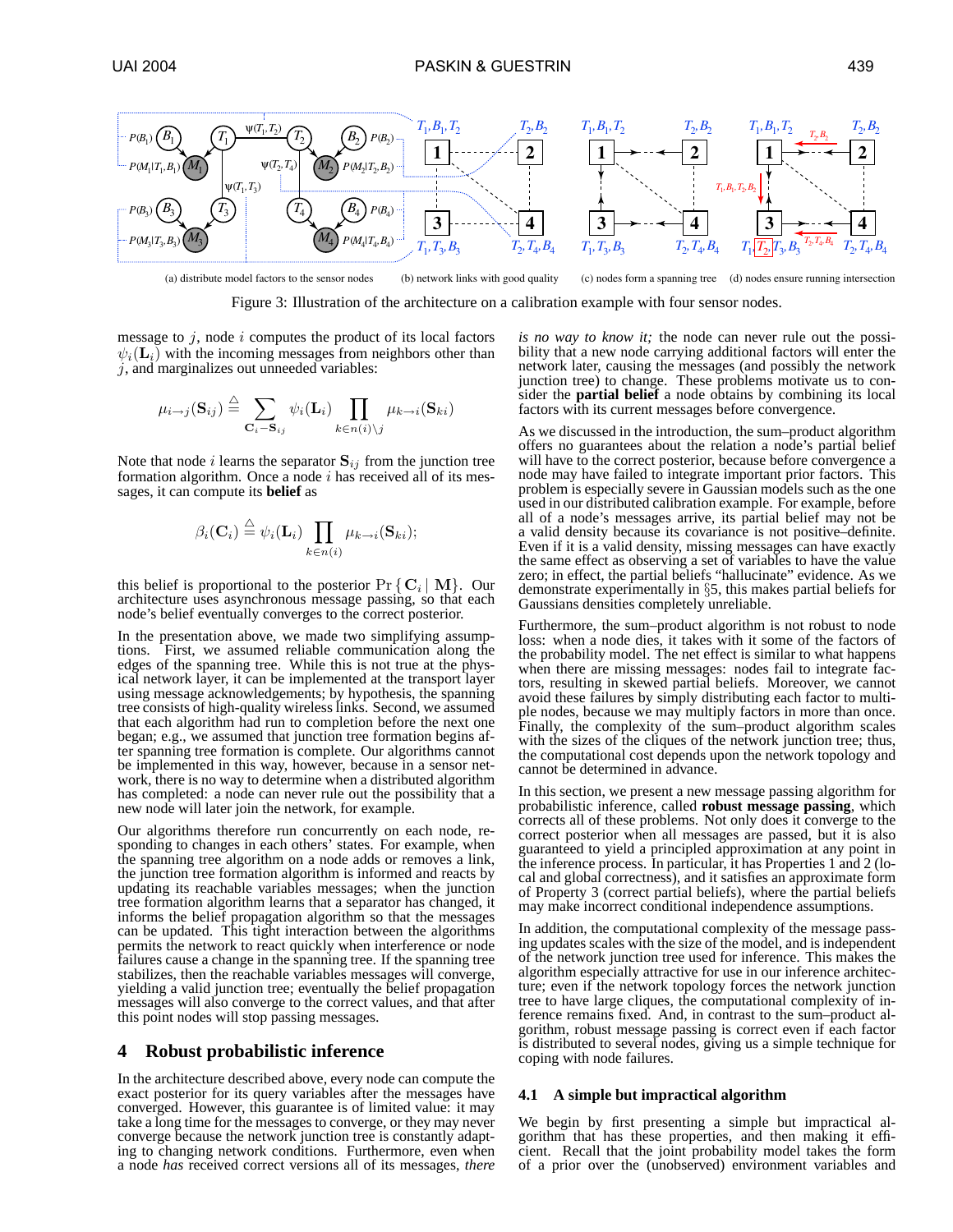a set of measurement models, one per (observed) measurement variable. In this simple algorithm, we will assume that every node of the network has access to the complete prior; as before, each node has access to its own measurement model(s). In our calibration example, every node  $i$  would have the global prior  $Pr{T_{1:N}, B_{1:N}}$  and its measurement model  $Pr{M_i | T_i, B_i}$ . In this case, Property 1 above follows easily: a node can compute its local posterior using Bayes' rule. In the calibration example, node  $i$  can compute

$$
\Pr\{T_{1:N}, B_{1:N} \mid \overline{m}_i\} \propto \Pr\{\overline{m}_i \mid T_i, B_i\} \times \Pr\{T_{1:N}, B_{1:N}\}\
$$

The local posterior  $Pr{T_i, B_i | \overline{m_i}}$  is obtained by marginalizing out all variables but  $T_i$  and  $B_i$ .

To condition on the measurements made at other nodes, the nodes send messages to each other along the junction tree. These messages consist of likelihood functions. If node  $i$  is a leaf of the junction tree, then it sends to its neighbor the likelihood of its measurements given their parent variables; in the example of Figure 3(d), node 2 sends to its neighbor the likelihood  $Pr{\overline{m_2 | T_2, B_2}}$ . If node *i* is an internal node of the junction tree, it sends to each neighbor  $j$  the product of its likelihood function with the likelihood functions it receives from all neighbors but  $j$ . In the example of Figure 3(d), node 1 would send to node 3 the likelihood

$$
\Pr\{\overline{m}_{1:2} | T_{1:2}, B_{1:2}\} = \underbrace{\Pr\{\overline{m}_1 | T_1, B_1\}}_{\text{node 1's likelihood}} \times \underbrace{\Pr\{\overline{m}_2 | T_2, B_2\}}_{\text{message from node 2}}
$$

This product is correct because the measurements are conditionally independent given their parent variables.

To compute its belief, a node computes the product of the global prior, its local likelihood, and the likelihood messages it has received. For example, in Figure 3(d) node 3 computes its belief as

$$
\Pr\{T_{1:4}, B_{1:4} \mid \overline{m}_{1:4}\} \propto \underbrace{\Pr\{T_{1:4}, B_{1:4}\} \times \Pr\{\overline{m}_3 \mid T_3, B_3\}}_{\text{message from node 1}} \times \underbrace{\Pr\{\overline{m}_1, B_{1:2}\} \times \Pr\{\overline{m}_4 \mid T_4, B_4\}}_{\text{message from node 4}}
$$

Node 3's global posterior  $Pr{T_3, B_3 | \overline{m}_{1:4}}$  is obtained by marginalizing out all variables but  $T_3$  and  $B_3$ . Thus, when all of the messages are passed, we obtain Property 2. Furthermore, since missing messages correspond to missing likelihoods, this algorithm also gives us Property 3; for example, if node 3 did not receive the message from node 4, its partial belief would be

$$
\Pr\{T_{1:4}, B_{1:4} \mid \overline{m}_{1:3}\} \propto \overbrace{\Pr\{T_{1:4}, B_{1:4}\}^{\text{global prior}} \times \overbrace{\Pr\{\overline{m}_3 \mid T_3, B_3\}}^{\text{local likelihood}} \times \underbrace{\Pr\{\overline{m}_{1:2} \mid T_{1:2}, B_{1:2}\}}_{\text{message from node 1}}
$$

which is the posterior of the variables given the measurements incorporated in the messages, as desired.

This algorithm is impractical for two reasons. First, each node must store and reason with the complete prior, which makes the algorithm unscalable to large models. Second, the messages consist of likelihood functions over large sets of variables, which can be expensive to represent. Our solution to these problems is based upon a different representation of the global prior.

#### **4.2 Decomposable reparameterization of the prior**

Note that to obtain Property 1 above, each node does not need the global prior; it needs only a local prior over its query vari-

ables and the parents of its measurement variables. However, we must also maintain Property 2, which requires computation with the complete prior. One way to satisfy both of these requirements is to reparameterize the complete prior as a *decomposable probability density* [6] so it is represented in terms of a set of local priors.

For example, we can represent the prior over the temperature variables in Figure  $3(a)$  in terms of local priors as

$$
Pr{T_{1:4}} = \frac{Pr{T_1, T_3} Pr{T_1, T_2} Pr{T_2, T_4}}{Pr{T_1} Pr{T_2}}
$$

In the general case, we must preprocess the prior to represent it as a decomposable density; this computation takes place before the factors of the model are disseminated to the nodes of the network. The first step is to form a junction tree for the original prior; we call this the **external junction tree**, to distinguish it from the network junction tree constructed in the sensor network. For example, if our probability model has the graphical model in Figure 4(a), then one possible junction tree is given in Figure 4(b). Then we use message passing on the external junction tree to compute its clique and separator marginals. The complete prior can then be represented as

$$
\Pr\{\mathbf{X}\} = \frac{\prod_{\mathbf{C}} \Pr\{\mathbf{C}\}}{\prod_{\mathbf{S}} \Pr\{\mathbf{S}\}}\tag{1}
$$

where C ranges over the cliques of the external junction tree and S ranges over the separators [6]. When the original prior is not decomposable, this reparameterization creates factors larger than those in the original model; for example, a decomposable representation of the temperature prior in Figure 2 has factors of up to four (rather than two) variables.

In fact, we can ignore the separator marginals in the denominator and use the clique marginals alone as an *implicit* representation of the prior. To reconstruct the full prior from this implicit representation, we would form a junction tree for the clique marginals, identify the separators, compute their marginals using the clique marginals, and then form (1). Thus, we can represent our model implicitly as a set of local priors and a set of measurement models, one per sensor.

#### **4.3 Distribution of the model**

Instead of giving the complete prior to each node of the network (as in the algorithm of  $\S 4.1$ ), we will now give each node a subset of these local priors. This distributed representation of the global prior is very different from the one used by the sum– product algorithm: the prior is no longer obtained by multiplying the prior factors together; instead, it is defined implicitly by the construction of a junction tree, as described in §4.2.

This implicit representation of the global prior has several advantages. The first advantage is that we can distribute the prior factors redundantly with impugnity: if we were to reconstruct the global prior from a collection of clique marginals with replicates, the extra clique marginals would be cancelled out by extra separator marginals. This fact gives us a simple and effective technique for coping with node loss: we can distribute each factor of the model to several nodes. The factor is lost only if all of the nodes that received copies of it are lost.

Distributing the prior factors to the nodes of the network proceeds as before, with one modification. When distributing factors, we ensure that each node  $i$  obtains (a copy of) the prior factors needed to compute  $\Pr\left\{ \mathbf{Q}_{i},\mathbf{P}_{i}\right\}$ , the joint prior over its query variables and the parents  $P_i$  of its measurement variables.<sup>2</sup> As before, the measurement models are distributed so each node obtains the measurement models for its sensors. This distribution procedure ensures Property 1:

<sup>2</sup>These are the prior factors that are in the smallest subtree of the external junction tree which covers  $\mathbf{Q}_i \cup \mathbf{P}_i$ .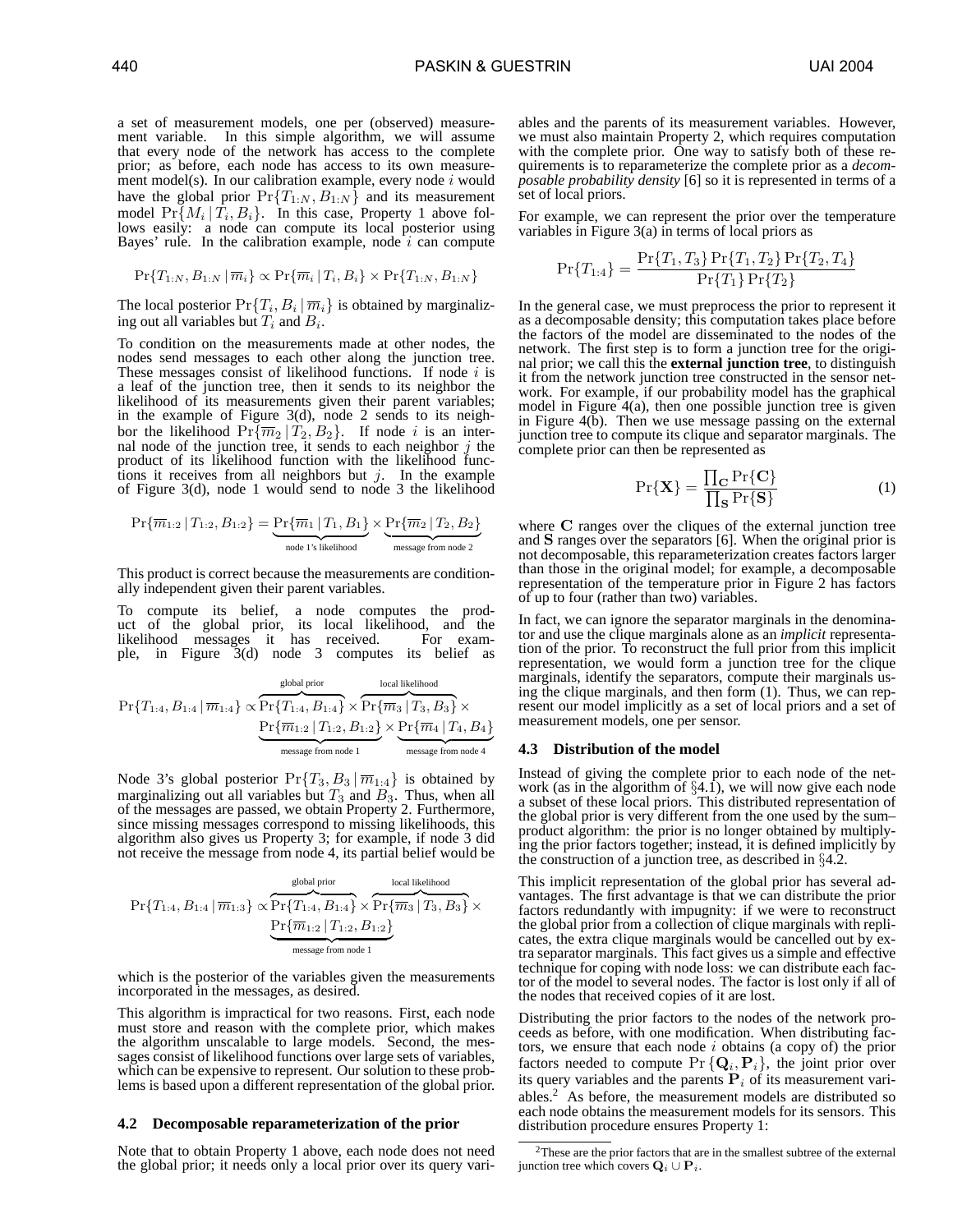

Figure 4: The robust message passing example.

**Proposition 1.** *Every node can compute the local posterior of its query variables exactly without any messages.*

Figure 4(c) continues our example with a possible network junction tree; the rectangles represent the nodes of the sensor network. Each node  $i$  has a copy of its measurement model  $Pr\{M_i | T_i\}$  as well as a prior marginal from the external junction tree. Note that each prior clique marginal has been distributed to at least one node, and that the marginal over  $T_1, T_2, T_4$  has been distributed redundantly to nodes 1 and 4. In this figure, each node i is labelled with its clique  $C_i$  (the underlined variables are added to preserve the running intersection property), and each edge is labelled with its separator.

#### **4.4 Prior/likelihood factors**

After the factors have been distributed to the nodes of the network, each node has a set of prior marginals and a set of measurement models. When each node obtains its observations, they are instantiated in their respective measurement models, yielding likelihood functions. The first step in our algorithm is to organize the priors and likelihoods at each node into a more convenient representation:

**Definition 1.** *A* **prior/likelihood (**PL**) factor** *for a set of environment variables* **C** *is a pair*  $\langle \pi_{\mathbf{C}}, \lambda_{\mathbf{C}} \rangle$  *where* 

- $π$ <sub>C</sub> is a (possibly approximate) prior distribution for **C**
- $\lambda_{\mathbf{C}}$  *is a (possibly approximate) likelihood function*  $\Pr \left\{ \overline{\mathbf{m}}_{\mathbf{C}} \,|\: \mathbf{C} \right\}$  of observations  $\mathbf{M_C} = \overline{\mathbf{m}}_{\mathbf{C}}$  given  $\mathbf{C}$

 $\langle \pi_{\mathbf{C}}, \lambda_{\mathbf{C}} \rangle$  *is* **exact** *if*  $\pi_{\mathbf{C}}$  *and*  $\lambda_{\mathbf{C}}$  *are exact.* 

Given the distribution of model factors described in §4.3, we can reorganize the factors allocated to node  $i$  into PL factors as follows. Each measurement is instantiated in its corresponding measurement model, and the resulting likelihood is paired with the prior over the measurement's parent variables. $3$  Each remaining prior factor is paired with a uniform likelihood function. Taken together, these PL factors constitute the **local model fragment** at node  $i$ . In the example of Figure 4(c), each node forms a single PL factor by instantiating its observation in its measurement model, and then pairing the resulting likelihood with its (only) prior factor.

The basic computations involved in robust message passing are defined in terms of combining and summarizing PL factors.

**Definition 2.** Let  $\langle \pi_{\mathbf{C}}, \lambda_{\mathbf{C}} \rangle$  and  $\langle \pi_{\mathbf{D}}, \lambda_{\mathbf{D}} \rangle$  be two PL factors. *The* **combination of**  $\langle \pi_{\mathbf{C}}, \lambda_{\mathbf{C}} \rangle$  **and**  $\langle \pi_{\mathbf{D}}, \lambda_{\mathbf{D}} \rangle$  *is* 

$$
\langle \pi_{\mathbf{C}}, \lambda_{\mathbf{C}} \rangle \otimes \langle \pi_{\mathbf{D}}, \lambda_{\mathbf{D}} \rangle \stackrel{\triangle}{=} \left\langle \frac{\pi_{\mathbf{C}} \times \pi_{\mathbf{D}}}{\sum_{\mathbf{C}-\mathbf{D}} \pi_{\mathbf{C}}}, \lambda_{\mathbf{C}} \times \lambda_{\mathbf{D}} \right\rangle.
$$

 $3$ To simplify the exposition, we will assume the external junction tree is chosen so that for each measurement variable, there is a clique that covers the measurement variable's parents.

Using the product rule for probabilities, it is easy to prove **Proposition 2.** *The combination rule of Definition 2 is exact when*  $\langle \pi_{\mathbf{C}}, \lambda_{\mathbf{C}} \rangle$  *and*  $\langle \pi_{\mathbf{D}}, \lambda_{\mathbf{D}} \rangle$  *are exact and we have* 

$$
C \cup M_C \perp\!\!\!\perp D \cup M_D | C \cap D, \tag{2}
$$

*where*  $A \perp B \mid C$  *means*  $A$  *and*  $B$  *are conditionally independent given* C*.*

When these conditions do not hold the combination rule is approximate (and perhaps asymmetric, since we may have  $\sum_{\mathbf{C}-\mathbf{D}} \pi_{\mathbf{C}} \neq \sum_{\mathbf{D}-\mathbf{C}} \pi_{\mathbf{D}}.$ 

The other operation on PL factors is summarization:

**Definition 3.** Let  $\langle \pi_{\mathbf{D}}, \lambda_{\mathbf{D}} \rangle$  be a PL factor and **S** be a set of *random variables. The* **summary of**  $\langle \pi_{\mathbf{D}}, \lambda_{\mathbf{D}} \rangle$  to **S** *is* 

$$
\bigoplus_{\mathbf{S}} \langle \pi_{\mathbf{D}}, \lambda_{\mathbf{D}} \rangle \stackrel{\triangle}{=} \left\langle \sum_{\mathbf{D-S}} \pi_{\mathbf{D}}, \frac{\sum_{\mathbf{D-S}} \pi_{\mathbf{D}} \times \lambda_{\mathbf{D}}}{\sum_{\mathbf{D-S}} \pi_{\mathbf{D}}} \right\rangle.
$$

This summary rule simply computes a marginal of the prior, and computes the marginal likelihood by forming the joint, marginalizing it down, and dividing out the marginal prior. The summary rule is exact when the inputs are exact.

## **4.5 Robust message passing**

Given this reparameterization, each node has a set of PL factors which represent a fragment of the complete posterior model. If we were to assemble all of the nodes' fragments in one location, we could form the posterior joint density and solve the inference problem. Instead, we will develop a message passing algorithm which interleaves assembly of the model with inference, so that the nodes can use dynamic programming to compute the posterior marginals they need efficiently.

Just like other junction tree message passing algorithms, this algorithm uses combine and summary (collapse) operations on a factor representation. (In the sum–product algorithm, the combine operation is multiplication, the summary operation is marginalization, and the factors are potential functions.) As a result, we can use the inference architecture presented in §3 without change. In our new message passing algorithm, each factor is a collection of prior/likelihoods:

**Definition 4.** *A* **model fragment factor** Φ *is a collection of* PL *factors*  $\{\langle \pi_{\mathbf{C}}, \lambda_{\mathbf{C}} \rangle : \mathbf{C} \in \mathbb{C} \}$ .  $\Phi$  *is* **exact** *if all of its member* PL *factors are exact.*

Model fragment factors represent both forms of factorization described above: the prior and likelihood information are kept separate, and the prior is represented implicitly in terms of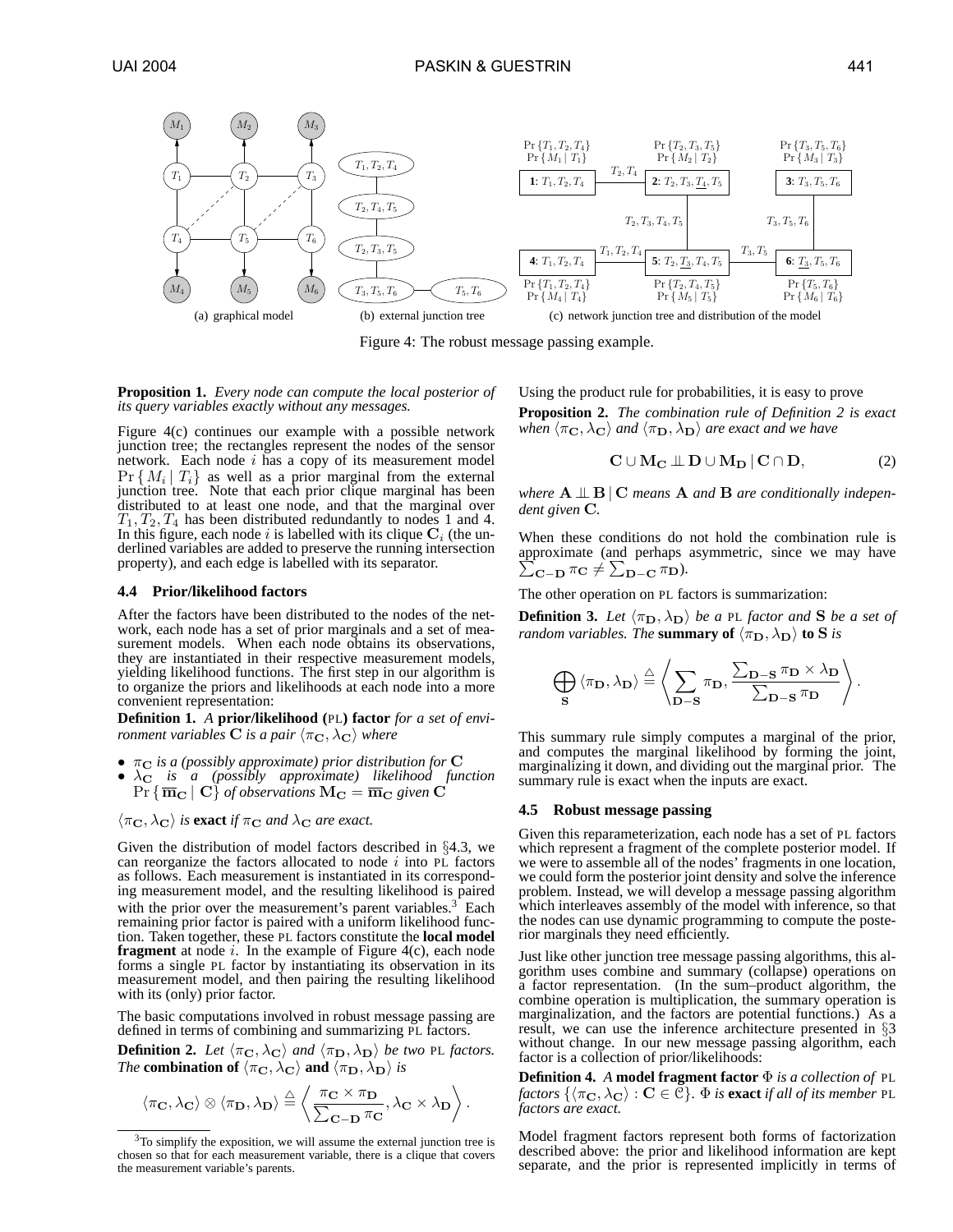**Definition 5.** *Let* Φ *be a model fragment factor. A* **canonical clique tree** *for* Φ *is a tree over the* PL *factors of* Φ *which has maximum cardinality variable intersections of neighboring cliques.* Φ *is* **consistent** *if it has a canonical clique tree* T *such that (1)* T *satisfies the running intersection property and (2) the conditional independencies encoded by* T *are also encoded by the external junction tree.*

(Note that we explicitly allow for the possibility that a canonical clique tree does not have the running intersection property; this fact will be important later when we discuss partial beliefs.) Using a canonical clique tree, we can flatten a model fragment into a single PL factor:

**Definition 6.** Let  $\Phi = \{\langle \pi_{\mathbf{C}}, \lambda_{\mathbf{C}} \rangle : \mathbf{C} \in \mathbb{C} \}$  *be a model fragment factor.* A PL *factor*  $\langle \pi_V, \lambda_V \rangle$  *is a* **flattening of**  $\Phi$  *if it can be obtained by the following procedure:*

*1. Compute a canonical clique tree* T *for* Φ*.*

factor also involves building a clique tree.

*2. Repeat: let* C *be a leaf clique of* T *with neighbor* D*. Replace* C *and* D *with a new clique* C ∪ D *whose associated* PL *factor is*  $\langle \pi_{\mathbf{D}}, \lambda_{\mathbf{D}} \rangle \otimes \langle \pi_{\mathbf{C}}, \lambda_{\mathbf{C}} \rangle$ .

The posterior represented by  $\Phi$  is then computed as  $\pi_{\mathbf{V}} \times \lambda_{\mathbf{V}}$ , the product of the "flat" prior and likelihood.

When Φ contains enough of the PL factors of the original model to satisfy the consistency property, and all of the PL factors in  $\Phi$ are exact, then the flattening is also exact (and therefore unique):

**Proposition 3.** *Let* Φ *be an exact and consistent model fragment factor, then the flattening of* Φ *produces an exact* PL *factor.*

This is proved by verifying that the canonical clique tree guarantees the conditional independencies required for the PL combinations to be exact.

We now define the combine and summary operators for model fragment factors; these are the main operations of robust message passing. The combine operator is simply union: combining two model fragments results in a new model fragment with the union of their member PL factors. (As an optimization, we may eliminate non-maximal PL factors in the result by combining them with a subsuming PL factor using Definition 2.) The summary operation is where the work of inference is done:

**Definition 7.** Let  $\Phi = \{\langle \pi_{\mathbf{C}}, \lambda_{\mathbf{C}} \rangle : \mathbf{C} \in \mathbb{C} \}$  *be a model fragment factor and let* S *be a set of random variables. Another model fragment factor*  $\Psi$  *is a* **summary of**  $\Phi$  **to**  $S$  *iff it can be obtained by the following procedure:*

*1. Compute a canonical clique tree* T *for* Φ*.*

*2. Repeat: let* C *be a leaf clique of* T *with neighbor* D *such that*  $C \cap S$  ⊆ **D**. (*If there is no such clique, terminate.*) *Update the* PL *factor of* D *as follows:*

$$
\langle \pi'_{\mathbf{D}}, \lambda'_{\mathbf{D}} \rangle = \langle \pi_{\mathbf{D}}, \lambda_{\mathbf{D}} \rangle \otimes \left( \bigoplus_{\mathbf{C} \cap \mathbf{D}} \langle \pi_{\mathbf{C}}, \lambda_{\mathbf{C}} \rangle \right) \tag{3}
$$

*Then remove* **C** *from*  $\mathcal{T}$  *and*  $\langle \pi_{\mathbf{C}}, \lambda_{\mathbf{C}} \rangle$  *from*  $\Phi$ *.* 

Informally, this summary operation repeatedly prunes a PL factor whose prior is no longer needed by "transferring" its likelihood information onto another PL factor. (It is also possible to prune "internal" nodes in the model fragment factor; we omit details due to lack of space.) When  $\Phi$  is exact and contains enough of the PL factors to guarantee consistency with respect to every eliminated variable, then the summary is also exact:

**Proposition 4.** *Let* Φ *be an exact model fragment factor. Then any summary of*  $\Phi$  *to* **S** *is exact if for any* PL *factor*  $\langle \pi_{\mathbf{S}}, \lambda_{\mathbf{S}} \rangle$ *,*  $\Phi \cup {\langle \langle \pi_{\mathbf{S}}, \lambda_{\mathbf{S}} \rangle \}$  *is a consistent model fragment factor.* 

This proposition is proved by verifying that the canonical clique tree of  $\Phi \cup {\langle \pi_{\mathbf{S}}, \lambda_{\mathbf{S}} \rangle}$  guarantees the conditional independencies required for the PL combinations to be exact.

**Example 2 (robust message passing).** *To illustrate the robust message passing algorithm, we describe the computation of the message from node 5 to node 6 in Figure 4(c). Node 5's local model fragment has only one* PL *factor:*

$$
\Phi_5 = \{ \langle \Pr \{ T_2, T_4, T_5 \}, \Pr \{ \overline{m}_5 | T_2, T_4, T_5 \} \rangle \}
$$

*Node 5 computes its message to node 6 by combining this local model fragment with the messages it receives from nodes 2 and 4. These messages are given by*

$$
\Psi_{2\to 5} = \{ \langle \Pr \{T_1, T_2, T_4\}, \Pr \{\overline{m}_1 | T_1, T_2, T_4\} \rangle, \n\langle \Pr \{T_2, T_3, T_5\}, \Pr \{\overline{m}_2 | T_2, T_3, T_5\} \rangle \}
$$
\n
$$
\Psi_{4\to 5} = \{ \langle \Pr \{T_1, T_2, T_4\}, \Pr \{\overline{m}_4 | T_1, T_2, T_4\} \rangle \}
$$

*To combine these model fragments, we simply compute the union of the* PL *factors above. The message from node 5 to node 6 is the summary of this combination down to the separator between nodes 5 and 6:*  $\mathbf{S}_{56} = \{T_3, T_5\}$ *. From Definition 7, the first step in computing a summary is forming a canonical clique tree for the* PL *factors; one such clique tree is shown in Figure 5(a). The variables in*  $S_{56}$  *are underlined.* 

*The next step is to iteratively identify leaf* PL *factors whose prior information can be discarded, and to "transfer" their likelihood information onto retained* PL *factors. In Figure 5(a) there are two leaves, but only the bottom one can be pruned, as its does not overlap with*  $S_{56} = \{T_3, T_5\}$ *, the variables of interest. To prune this leaf, we use Equation* (3) *to transfer the leaf's likelihood to its neighbor; in this case the likelihoods are simply multiplied together because the cliques are the same. Then the leaf is removed, yielding the clique tree of Figure 5(b), in which a new leaf is exposed. Because this new leaf has no intersection with*  $S_{56}$ *, it too can be pruned. In this case, we use Equation* (3) *to update the neighbor's* PL *factor to*

$$
\left\langle \Pr\left\{T_2, T_4, T_5\right\}, \left\langle \Pr\left\{ \overline{m}_5 | T_2, T_4, T_5 \right\} \right\rangle \otimes \bigoplus_{\{T_2, T_4\}} \left\langle \Pr\left\{ \overline{m}_1, \overline{m}_4 | T_1, T_2, T_4 \right\} \right\rangle \\ = \left\langle \Pr\left\{T_2, T_4, T_5\right\}, \left\langle \Pr\left\{ \overline{m}_1, \overline{m}_4 | T_1, T_2, T_4 \right\} \right\rangle \right. \\ = \left\langle \Pr\left\{ \overline{m}_5 | T_2, T_4, T_5 \right\} \right\rangle \otimes \left\langle \Pr\left\{ \overline{m}_1, \overline{m}_4 | T_2, T_4 \right\} \right\rangle \\ = \left\langle \Pr\left\{T_1, \overline{m}_1, \overline{m}_4, \overline{m}_5 | T_2, T_4, T_5 \right\} \right\rangle
$$

*and prune the leaf to yield the clique tree of Figure 5(c). Even though the bottom clique contains*  $T_5$  *(which is in*  $S_{56}$ *), this clique can still be pruned by the rule in Definition 7; intuitively, the prior information this clique represents about*  $S_{56}$  *is redundant because it is also represented by the top clique. Transferring the likelihood information to the top clique yields the final clique tree shown in Figure 5(d). This single* PL *factor is the message that is sent from node 5 to node 6.*

When the network junction tree has the running intersection property, Proposition 4 can be used to prove that all of the summaries performed by synchronous robust message passing yield correct results. This gives us Property 2 (global correctness)

**Proposition 5.** *When asynchronous robust message passing is used on a valid network junction tree, each node's belief converges to a model fragment factor representing the correct global posterior.*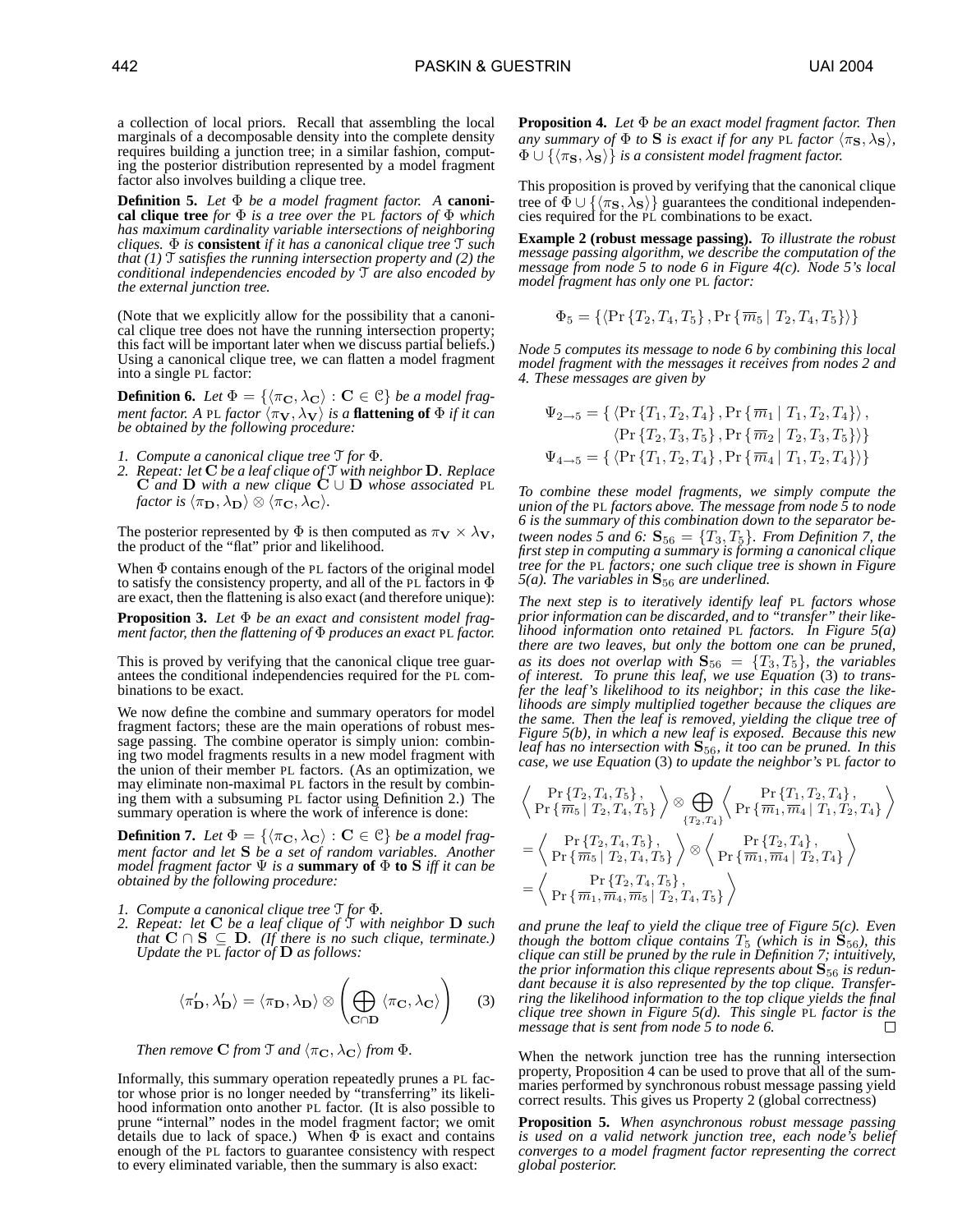

Figure 5: Robust message passing example, continued.

In our inference architecture, this result translates into the following guarantee: if the environment is such that a stable spanning tree can be built, the junction tree formation algorithm will eventually construct a valid junction tree and every node's belief will converge to the correct global posterior.

In addition to being correct, this robust message passing algorithm is efficient. Recall that all of the computations performed in robust message passing are combinations and summaries of PL factors which were derived from the external junction tree. In some sense, the nodes of the network junction tree are performing message passing on the external junction tree; as a result, the complexity of robust message passing is determined by the width of the external junction tree, not that of the network junction tree. This is an invaluable property for a distributed inference algorithm: *the computational complexity is determined by the model, and not by the communication topology.* However, this does not mean that the network junction tree plays no role in the inference algorithm. The cliques and separators of the network junction tree determine when it is safe to prune PL factors out of a model fragment; if a poor network junction tree is selected, the nodes of the network junction tree must communicate to each other more pieces of the external junction tree to solve the inference problem. Thus, the spanning tree optimization algorithm described in §3 is still needed, but only to reduce the communication cost of inference, not the computational complexity.

## **4.6 Partial beliefs**

Unlike the sum–product message passing algorithm, our robust message passing algorithm makes it easy to characterize the partial belief a node forms before it has received exact versions of all of its messages. The fundamental computations involved in robust message passing are combinations and summaries of PL factors. These operation preserve exactness with one exception: when we combine two PL factors and the conditional independence (2) does not hold. Therefore, inexactness arises in the form of incorrect conditional independence assumptions.

For example, consider the situation in Figure 5(e), where node 5 has received messages only from nodes 2 and 6 (neither of which have received messages from their other neighbors). In this case, node 5 receives all factors at nodes 2 and 6, but it does not have access to a prior factor stored on node 3. When it computes its partial belief using Definition 6, the clique tree it forms (shown in Figure 5(f)) is approximate: it represents the conditional independence  $T_3\bot\!\!\!\bot T_6\,|\,T_5$ , which is incorrect given the original model in Figure 4(a). When the likelihood terms are incorporated, additional incorrect conditional independence assumptions are made (e.g., that  $M_3 \perp M_6 \mid T_5$ ).

When the network junction tree is valid (in that it has the running intersection property), approximation arises only from these conditional independence assumptions (not by summing variables out early). In this case, the messages used (directly or indirectly) to compute a node's partial belief may encode incor-

rect conditional independence assumptions, but they are consistent in these assumptions in the following sense:

**Proposition 6.** *Let* i *be a node of a valid network junction tree in which some, but not all, of the robust messages have been passed. Then there exists a set of conditional independencies* I *such that the partial belief of node* i *is exact under the model*

$$
\tilde{P}(\mathbf{X}, \mathbf{M}) = \underset{\tilde{P}(\mathbf{X}, \mathbf{M}) \models \mathbb{I}}{\operatorname{argmin}} D(P(\mathbf{X}, \mathbf{M}) \|\ \tilde{P}(\mathbf{X}, \mathbf{M})),
$$

*which minimizes the Kullback–Liebler divergence from the true model given the conditional independences* I*.*

This is a relaxed form of Property 3 because the partial posterior may make incorrect independence assumptions.

When the network junction tree is not valid, then variables may be summed out too early in the computation of the messages, which can cause the messages used in computing a node's partial belief to make different conditional independence approximations. In this case, a node's partial belief is not exact under any fixed approximate model: likelihoods have been incorporated with inconsistent conditional independence assumptions in the prior. As our experimental results demonstrate, even in this case the partial beliefs can be excellent approximations.

# **5 Experiments**

To validate our algorithms we have tested them on the sensor calibration task presented in the introduction. We deployed 54 Intel–Berkeley motes in our lab (Figure 2) and collected temperature measurements every 30 seconds for a period of several days. We also collected link quality statistics and computed the fraction of transmissions each mote heard from every other mote. Using this link quality information, we designed a sensor network simulator that modeled the actual deployment. (Designing, testing, and experimenting with our algorithms would have been far more difficult in the actual deployment.) This simulator uses an event-based model to simulate lossy communication between the nodes at the message level: messages are either received or not, depending upon samples from the link quality model. The simulator's programming model is also eventbased—algorithms are coded in terms of responses to message events—and we expect that our implementations can be transferred to a real sensor network without significant changes.

Using the temperature data we fit a Gaussian distribution with the Markov graph depicted in Figure 2. (Mote 5 failed shortly after deployment, which explains its absence in the figure, and also justifies our efforts to develop algorithms robust to such failures.) The model was augmented with bias variables for each temperature measurement, which were distributed i.i.d. from  $N(0, 1^{\circ}C)$ . We then sampled a true, unobserved bias for each node, and created a set of biased measurements by adding these biases to a held-out test set of measurements. The task is for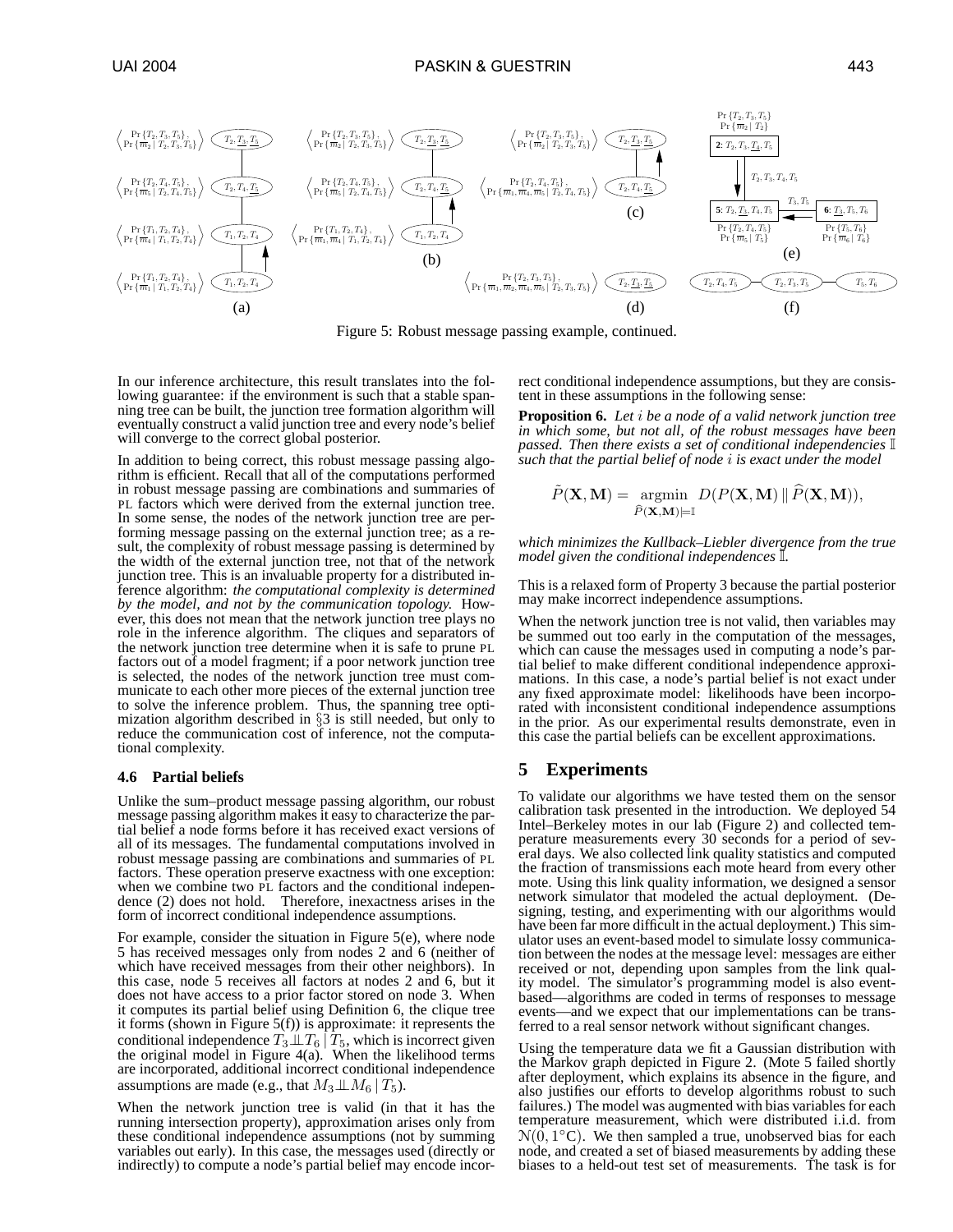the nodes to compute their posterior mean biases, and the error metric we use is the root mean squared error (RMS) from their estimates to the (unobserved) biases we sampled.

## **5.1 Convergence to optimal global inference**

Our first experiment demonstrates the inference architecture in the simplest setting, where link qualities are stable. Figures 6(a) and  $6(b)$  visualize traces of the inference architecture when robust and sum–product message passing are used; the spanning tree and junction tree formation algorithms are identical in both cases (for simplicity the optimization algorithm was not used). The x-axis of all of these plots is time. At the bottom of each trace are two bars: the bottom bar is white when a valid spanning tree has been constructed, and the top bar is white when the running intersection property has been enforced. At the beginning of these simulations there is a prolonged period before the spanning tree is built; the nodes wait until they have accurate link quality estimates before they begin building the spanning tree. Notice that after a spanning tree is built, it can be lost; this typically occurs in the delay between a node swapping a neighbor and the old and new neighbor learning of the change. Also note that after a stable spanning tree has been found, the junction tree formation algorithm eventually enforces the running intersection property, resulting in a valid junction tree.

The main panel of Figure 6(a) plots the RMS error of three inference algorithms. The line marked *global* refers to centralized inference using all of the measurements. In this case, the posterior mean bias estimates of global inference have 0.61 RMS error; because the bias is additive, this number also represents the average error in the posterior mean temperature measurements. The line marked *local* refers to centralized local inference, where each node's posterior is computed using only its measurement. Local inference performs about as well as predicting zero bias, achieving a 0.99 RMS error; this is expected, since solving the calibration problem requires correlated measurements at different nodes.

The third curve, *distributed robust*, refers to the robust message passing algorithm. This plot graphically demonstrates the key properties of the algorithm: before any messages have been passed, the partial beliefs coincide with the estimates given by centralized local inference; at convergence, the estimates coincide with those of centralized global inference; and, before all messages have been passed, the estimates are informative approximations. Looking closely, we can see that before the junction tree is valid, and even before a complete spanning tree is constructed, the estimates of the robust message passing algorithm quickly approach those of centralized global inference.

We now turn our attention to Figure 6(b), which was generated from the same setup as Figure  $6(a)$  except that the sum–product message passing algorithm was used. Here too we see that the message passing algorithm converges to the correct global posteriors once a valid junction tree is formed. But before convergence, its estimates are extremely poor—many times worse than local inference. Moreover, its convergence is not gradual, but quite sudden: the estimates are useless right up to the moment of convergence. Finally, the top panel shows the number of nodes whose partial beliefs are not valid densities; before convergence, many nodes are unable to make a prediction at all. Taken together, these qualitative behaviors make sum–product message passing inappropriate for distributed inference in sensor networks.

## **5.2 Optimization of the spanning tree**

Using the same setup as  $\S$ 5.1, we ran an experiment to test the distributed spanning tree optimization algorithm (Figure 6(c)). We chose our communication cost function so that the cost of a (directed) edge is proportional to the expected number of transmitted bytes necessary to successfully communicate a belief propagation message; this cost function takes into account the link quality of an edge as well as the size of its separator.

Offline, we used a combination of simulated annealing, greedy local search, and random restarts to find a local minimum of this cost function<sup>4</sup>; its cost is plotted as the horizontal line in Figure 6(c). The piecewise constant curve represents the current cost of the spanning tree, when one exists. Note that the initial spanning tree, which is selected using only link quality information, is significantly more expensive than the hypothesized optimum, but that the distributed optimization algorithm eventually finds trees whose cost is less than twice this hypothesized optimum.

## **5.3 Robustness to communication failure**

To test the algorithms' robustness to long-term communication failure, we ran the experiment of  $\S$ 5.1 again, but this time we introduced a period where interference causes the network to be segmented into two parts. At time 60, all messages between the left half of the network (nodes 1-35) and the right half (nodes 36-54) are lost; at time 120 the communication is restored. During the interference the nodes on the left half of the network do not have access to the measurements made on the right, and vice-versa; therefore the global inference error curve in Figure 6(d) changes: it is computed for each node using the posterior conditioned on the measurements on its side of the network.

In Figure 6(d) we can see that the robust message passing algorithm achieves convergence before and after the inferference period, but that the interference prevents a (complete) spanning tree from being formed. In spite of this, the robust message passing algorithm converges with an error that is very close to the optimum. In this period, each half of the network forms its own junction tree and uses message passing. Robust message passing does not converge to exactly the same result as global inference because some prior factors needed by the left half of the network have been distributed to right half, and vice versa.

We also ran the same experiment using sum–product message passing. Like robust message passing, it converged to the correct belief before and after the interference period; however, during the interference both halves of the network converged to very poor estimates (RMS error 1.95). This is expected because during the period of interference, each side of the network is missing half of the prior model.

## **5.4 Robustness to node failures**

In this experiment we used the setup from  $\S$ 5.1 with simulated node failures. The time to failure for each node was sampled i.i.d. from an exponential distribution. As each node dies, its measurement is lost, and so the inference problem to be solved is changing over time; this explains the changing error values for global and local inference.

We ran this experiment with both the sum–product and robust message passing algorithms (with the same sampled failure schedule). The sum–product algorithm failed miserably because the first node died at time 6.86, before a junction tree could even be formed. As a result, prior factors were lost before message passing could even converge. The RMS error was never better than that of local inference, and for the majority of the simulation, it was far worse.

Figures 6(e) and 6(f) show how robust message passing performs in the presence of failing nodes. In Figure 6(e), each prior factor was distributed to only one node of the network; in this case we see that robust message passing gives consistently reasonable results; it converges to the global optimum until approximately time 200, when it no longer has all of the factors to reconstruct the true prior. After this point its performance gracefully degrades to the correct results of local inference. Figure 6(f) shows that when each factor is distributed redundantly to three nodes, the algorithm is still correct, and for much longer: it solves the global inference problem exactly past 500 seconds, when only 26 of the original 53 nodes are still functioning.

<sup>4</sup>The local moves used in this optimization were from a larger class of edge swaps than that used by the distributed algorithm.